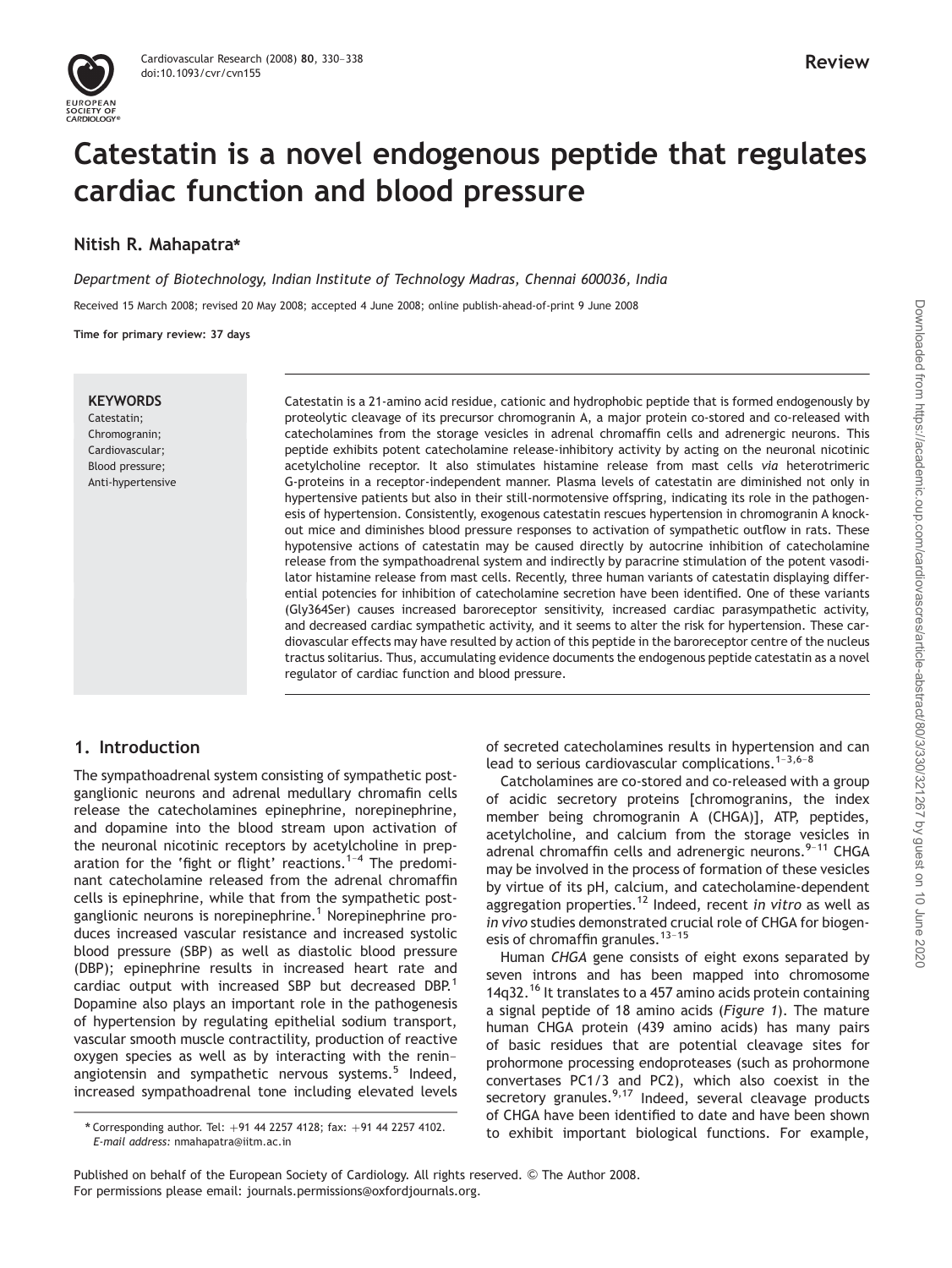

Figure 1 Schematic representation of human chromogranin A gene, protein, and some of its biologically active peptides. Human chromogranin A gene spans 12 194 bp in chromosome 14q32 and consists of eight exons giving rise to a 2043 nucleotide transcript, of which 1374 nucleotide is processed for translation. UTR, untranslated region. Chromogranin A protein consists of 457 amino acid residues, which matures to a 439 amino acid residues protein after removal of the signal peptide. The mature protein undergoes proteolytic cleavages to produce several biologically active peptides. Only those bioactive peptides that are discussed in this article are included in this figure. The positions of the amino acid residues in the peptides are numbered with respect to their positions in the matured protein. The exon/intron structure and the protein products are not drawn to scale.

vasostatin (human CHGA<sub>1–76</sub>) acts as a vasodilator; pancreastatin (human  $CHGA<sub>250-301</sub>$ ) is a dysglycemic hormone, and catestatin (human CHGA<sub>352–372</sub>) exhibits catecholamine release-inhibitory function<sup>9,17</sup> (Figure 1).

Catestatin (human sequence: SSMKLSFRARAYGFRGPGPQL) is a cationic and hydrophobic peptide.<sup>18</sup> Although the proteolytic enzymes involved for processing of this peptide from CHGA are yet to be identified, the serine protease plasmin and cysteine protease Cathepsin L are the likely candidates.19–22 Recent studies have documented that lower plasma level of catestatin is a risk factor for development of hypertension in humans, $^{23}$  that a naturally occurring human variant of catestatin alters autonomic function and blood pressure, $^{24}$  and that arterial hypertension of chga knockout mouse is rescued by exogenous injection of catestatin.<sup>15</sup> Thus, catestain appears to play crucial roles in regulating the cardiovascular functions. These important functions of this novel peptide and the possible underlying mechanisms will be reviewed in this article.

## 2. Catestatin acts as a potent catecholamine release inhibitory peptide: in vitro studies

#### 2.1 History of discovery

Secretory function of the parent cells was reported to be affected by several CHGA-derived peptides such as pancreastatin, originally isolated from porcine pancreas, which inhibits glucose-stimulated insulin release from islet  $\beta$  cells,<sup>25</sup> and vasostatin, which inhibits parathyroid hormone release and relaxes vascular smooth muscles.<sup>26</sup> Thus, there was a notion that CHGA fragments may inhibit release of further hormones. Interestingly, fragmentation of bovine CHGA generated peptide(s) that inhibited acetylcholine-evoked catecholamine secretion from cultured adrenal medullary chromaffin cells.<sup>27</sup> Later on, a systematic approach was undertaken to identify the specific peptide(s) responsible for such function. Fifteen peptides (19–25 amino acids residues in length) spanning  $\sim$ 80% of the length of mature bovine CHGA were synthesized and tested for their efficacies to block nicotine-induced catecholamine secretion from rat pheochromocytoma

PC12 cells.<sup>28</sup> Among these various peptides, only bovine CHGA344–364 (RSMRLSFRARGYGFRGPGLQL) displayed profound effect blocking over 90% of the nicotine-stimulated catecholamine secretion. This 21-amino acid peptide was named 'catestatin' because of its high efficacy and potency (IC<sub>50</sub>  $\sim$ 200-300 nM) to inhibit catecholamine release.<sup>28,29</sup>

#### 2.2 Active core region and crucial amino acid residues in the bovine catestatin

To identify the minimal active region within bovine catestatin (CHGA344–364), potencies of synthetic serially deleted (N-terminal, C-terminal, or bidirectional) mutants were tested to inhibit nicotine-evoked catecholamine secretion from PC12 cells and it was found that the N-terminal 15-amino acid residue fragment  $CHGA_{344-358}$  constituted the completely active core peptide.29 Within this active core (that was sufficient to exert catestatin's nicotinic cholinergicstimulated secretion inhibitory effect), the amino acid residues Met346, Leu348, Phe350, Arg351, Arg353, Gly354, Tyr355, Phe357, and Arg358 appeared to play significant roles as revealed by selective alanine substitution mutagenesis.<sup>29</sup> Among these nine amino acids, the arginine residues Arg351, Arg353, and Arg358 may be of greater importance because substitution of any of these by alanine in the 21-amino acids peptide caused profound ( $\sim$ 4-5.5-fold) loss of potency.<sup>18</sup> Consistently, molecular modelling studies suggested the presence of an electropositive Arg-rich loop (R351AR353GYGFR358) that may serve as a crucial domain in the bovine catestatin for its binding at the nAChR.<sup>18</sup>

#### 2.3 Physiological relevance

Although the concentration of catestatin in the vicinity of bovine chromaffin cells under physiological conditions is not known, the CHGA concentration in bovine serum has been reported to be  $\sim$ 7 nM.<sup>30</sup> Of note, the concentration of CHGA in the bovine chromaffin granules is considered to be  $\sim$ 4 mM<sup>31</sup> and that in the local extracellular space of the exocytotic pore just after exocytosis is thought to be  $\sim$ 0.4 mM.<sup>28</sup> Therefore, an IC<sub>50</sub> of  $\sim$ 200-300 nM for bovine catestatin to inhibit catecholamine secretion may be physiologically relevant.

#### 2.4 Activity of the bovine catestatin and its human ortholog across catecholaminergic cell types

Bovine catestatin also effectively blocked nicotine/acetylcholine stimulated catecholamine secretion from primary cultures of bovine adrenal chromaffin cells, $^{28}$  nerve growth factor-differentiated PC12 cells, $^{28}$  and mouse chromaffin cells.32 Consistent with these observations, the human ortholog (which has  $\sim$  80% sequence homology with bovine catestatin; Figure 2) was found to be similarly potent (with an  $IC_{50}$  $\sim$  500–800 nM) and effective in inhibiting nicotine-evoked catecholamine secretion from PC12 cells.<sup> $28,33,34$ </sup> The human catestatin also inhibited nicotinic cholinergic stimulated catecholamine release from primary cultures of mouse hippocampal neurons. $^{24}$  Thus, catestatin displayed its activity across species (consistent with the sequence conservation among mammals; Figure 2) as well as on catecholaminergic cells of various origins.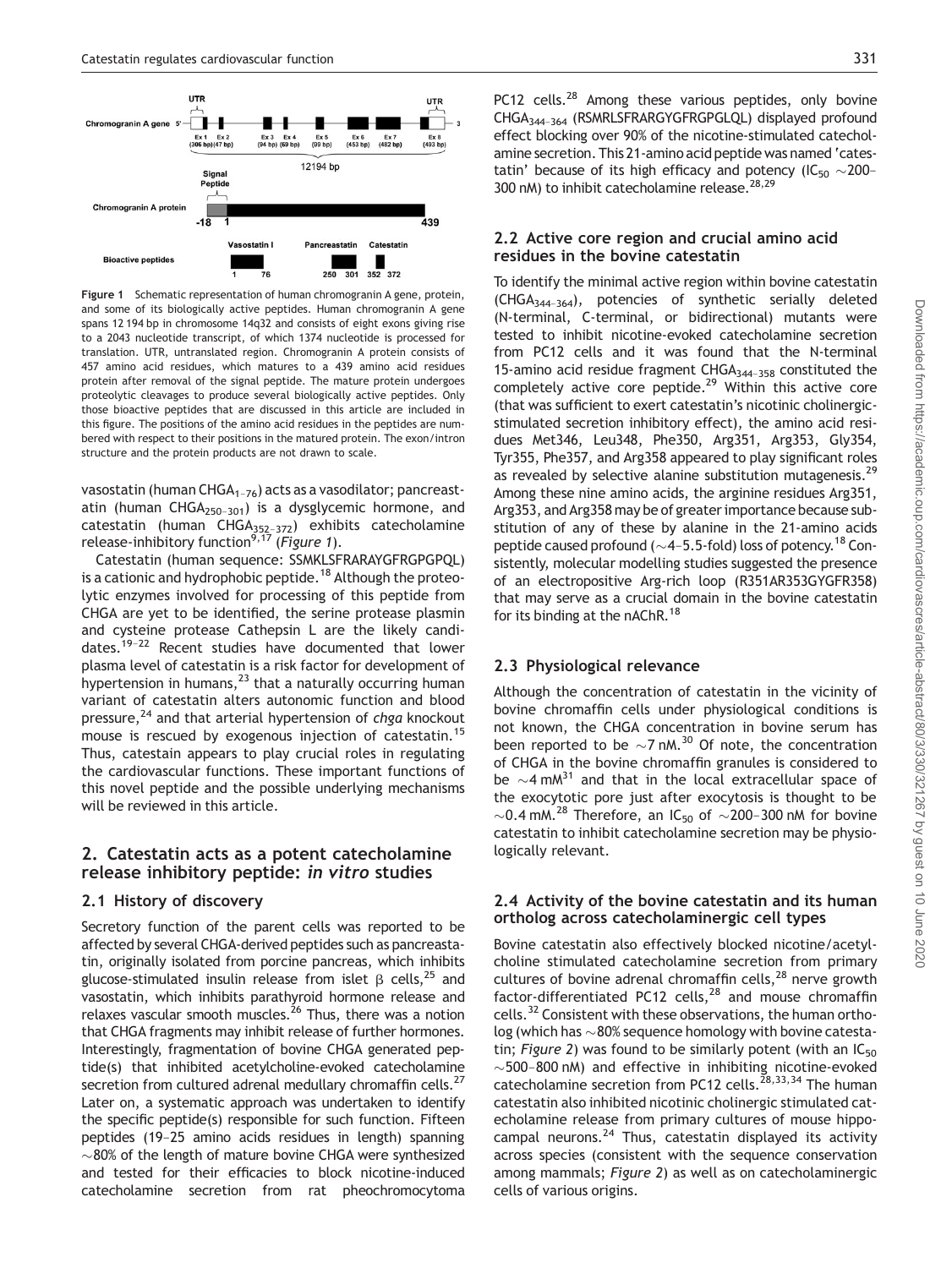

Figure 2 Clustal W analysis of the catestatin sequences across mammalian species. (A) Alignment of catestatin peptide region in eight mammals. The UNIPROT accession numbers of the sequences used for this analysis are: human, Q86T07; monkey, Q4R4V1; rat, Q9R1B7; horse, Q9XS63; mouse, P26339; pig, P04404; cow, P05059. The chimpanzee sequence was obtained from Wen et al.<sup>44</sup> A high degree of conservation of the sequence is evident. (B) Phylogenetic tree of the catestatin sequences. The multiple sequence alignment result was used to generate the phylogenetic tree, which shows the relative distances of the catestatin peptides among the mammals.

#### 2.5 High potency and non-competitive antagonism to nicotinic cholinergic stimulation

Comparison of catestatin's relative potency with respect to the well-studied catecholamine release inhibitory peptide substance P (RPKPQQFFGLM) demonstrated its consistently superior potency; at the highest nicotine dose (1000  $\mu$ M), catestatin was  ${\sim}$  16-fold more potent than substance P.<sup>28</sup> Of note, the antagonistic action of catestatin is non-competitive in nature because upon stimulation of PC12 cells with a spectrum of doses of nicotine, alone or with catestatin, nicotine could not overcome catestatin's inhibitory effect at any dose.<sup>28</sup> It was also observed that catestatin inhibited catecholamine secretion more potently and effectively at all nicotine doses when compared with hexamethonium, a classical non-competitive neuronal nicotinic cholinergic antagonist. $^{28}$  These findings documented catestatin as a potent, non-competitive neuronal nicotinic acetylcholine receptor (nAChR) antagonist.

#### 2.6 Further evidence and mechanism of the antagonism of catestatin to nicotinic cholinergic receptor

To investigate the specificity of catestatin to the nAChR, the physiological trigger for catecholamine release, experiments were performed to test whether it can block catecholamine release from PC12 cells triggered by several other chromaffin cell secretagogues that act at stages in the pathway later than the nAChR, including membrane depolarization (55 mM KCl) to open voltage-gated calcium channels, an alkaline earth (2 mM BaCl<sub>2</sub>) to block cell surface  $K^+$  channels and thereby depolarize the cell membrane, a calcium ionophore (1 mM A23187) to admit extracellular  $Ca^{2+}$  to the cytosol, or alkalinization (1 mM chloroquine) of the secretory vesicles.<sup>28,33,34</sup> Additionally, we tested whether catestatin can modulate catecholamine release stimulated by 100 mM ATP acting on the  $P_{2x}$  purinergic receptor, or by 200 nM pituitary adenylyl cyclase activating polypeptide (PACAP) acting on PACAP type 1 (PAC1) G-protein coupled receptor thus functioning at different classes of receptors from the nAChR.<sup>28,33,34</sup> It was found that both the bovine and human catestatins suppressed catecholamine release only when triggered by nicotine and not when secretion was caused by agents acting at later stages (distal to the nAChR) in the secretory pathway, nor by agents acting on other receptor classes.<sup>28,33,34</sup> Consistent with these observations, catestatin also blocked catecholamine release from PC12 cells evoked by two other nicotinic cholinergic agonists, anatoxin and epibatidine.<sup>33</sup> Of note, no effect of pertussis toxin was observed on the nicotine-induced catecholamine release inhibitory effect of bovine catestatin indicating lack of involvement of the inhibitory G-proteins.<sup>28</sup> These observations clearly suggest catestatin's specificity for the physiological nAChR.

To confirm that the catecholamine release inhibitory effect of catestatin is indeed mediated by nAChR, electrophysiological experiments (that provide a better time resolution compared to the above-mentioned catecholamine secretion assays in which the cells are stimulated for several minutes) studying the inward currents elicited by acetylcholine in voltage-clamped Xenopus laevis oocytes expressing different combinations of nAChR subunits were carried out. $32$  These experiments were also crucial to determine which subunit combination of the pentameric forms of the nAChR are preferentially blocked by catestatin.<sup>32</sup> Catestatin potently blocked all the subtypes studied with  $IC_{50}$  (catestatin concentration eliciting 50% blockade of maximal current) values of 0.3  $\mu$ M for  $\alpha$ 7, 0.4  $\mu$ M for both  $\alpha$ 3 $\beta$ 2 and  $\alpha$ 3 $\beta$ 4, and 1.7  $\mu$ M for  $\alpha$ 4 $\beta$ 2 receptors. Interestingly, in the case of  $\alpha$ 3 $\beta$ 4 subtype, the main class of nAChRs on adrenal chromaffin cells, 4,35,36 catestatin inhibited the inward current in a reversible, noncompetitive, voltage- and use-dependent manner, suggesting the open state of the channel as a target.<sup>32</sup> This observation is consistent with its non-competitive blockade of nicotineevoked catecholamine release from chromaffin cells.<sup>28</sup> Thus, catestatin appears to play an autocrine regulatory role in exocytotic release of catecholamines through its interaction with different native nAChR subtypes while the extent of receptor blockade by the peptide may be acutely regulated by the intensity and duration of the presynaptic stimulus.<sup>32</sup>

The nicotinic cholinergic signal transduction involves binding of nicotine or the physiologic secretagogue acetylcholine to the agonist pocket on the nAChR, triggering  $Na<sup>+</sup>$ influx and consequent membrane depolarization, which activates  $Ca^{2+}$  influx through voltage-gated channels and leads to exocytotic release of the granule cargo. Bovine catestatin blocked nicotine-stimulated uptake of  $22$ Na<sup>+</sup> into PC12 cells in a dose-dependent manner with an IC<sub>50</sub>  $\sim$ 250 nM, which is very much similar to the  $IC_{50}$  for nicotine-stimulated catecholamine release inhibition.<sup>28</sup> Corroboratively, the human catestatin inhibited  $^{22}$ Na<sup>+</sup> translocation into PC12 cells by  $\sim$ 90%, which was similar to its extent of catecholamine release inhibition. $33$  Consistent with these findings, bovine catestatin completely abolished the nicotine-evoked  $45Ca^{2+}$  uptake into PC12 cells.<sup>28</sup> It should also be noted that in mouse chromaffin cells, catestatin significantly reduced the acetylcholine-stimulated increase of cytosolic  $Ca^{2+}$  concentration although it did not modify the kinetics or the last step (fusion of the secretory vesicles with the plasma membrane) of the exocytotic process. $32$  Thus, catestatin exerts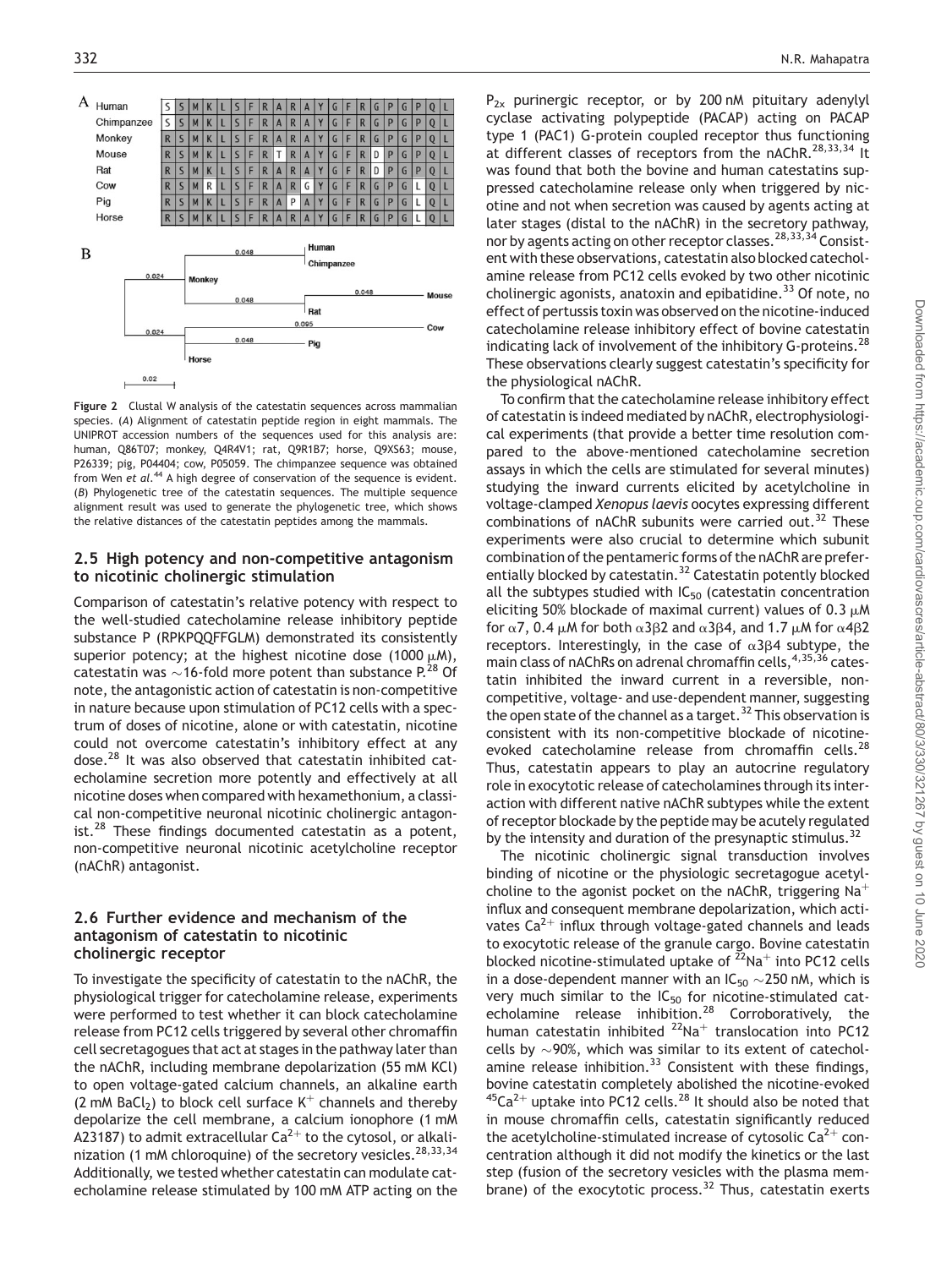its catecholamine release inhibitory effect by blocking the initial step (nAChR-mediated entry of  $Na<sup>+</sup>$  from the extracellular space into the cell) of nicotinic cholinergic signal transduction.

#### 2.7 Specificity of catestatin as an inhibitor of nicotinic cholinergic catecholamine release among chromaffin granule co-transmitters

Because catestatin is co-released from catecholamine storage vesicles with ATP, catecholamines, NPY as well as its precursor prohormone CHGA upon exocytosis stimulated by efferent sympathetic outflow, we asked whether any other co-transmitters of catestatin exhibits catecholamine release inhibitory action.<sup>34</sup> We observed that, among the vesicle co-transmitters tested, only catestatin and neuropeptide Y (NPY) inhibited catecholamine secretion induced by nicotine, that catestatin is  ${\sim}$  10-fold more potent than NPY, and that unlike catestatin NPY is not a specific antagonist of nicotinic cholinergic stimulated exocytosis because NPY also significantly blocked catecholamine secretion stimulated by membrane depolarization. Thus, catestatin emerges as a specific and potent inhibitor of nicotine-evoked catecholamine release among its chromaffin granule co-transmitters in the exocytotic cocktail.<sup>34</sup>

These in vitro studies in adrenal chromaffin cells and hippocampal neurons provided compelling evidence to suggest that catestatin acts as an antagonist at the nAChR to inhibit further release of catecholamines and its precursor protein CHGA by an autocrine negative feedback mechanism, which may ultimately modulate blood pressure and cardiac functions.

## 3. Catecholamine release inhibitory effect of catestatin: ex vivo and in vivo studies

#### 3.1 In superfused rat adrenal glands

Catestatin efficiently blocked exocytotic release of catecholamines triggered in situ by nicotine from superfused rat adrenal glands.<sup>29</sup> In parallel experiments, catestatin also inhibited catecholamine secretion evoked by acetylcholine or by stimulation of splanchnic nerve.<sup>29</sup> Thus, consistent with in vitro studies in PC12 cells,  $28,33,34$  bovine chromaffin cells,  $28$ mouse chromaffin cells,  $32$  and hippocampal neurons,  $24$  catestatin demonstrated its catecholamine release inhibitory activity under ex vivo experimental conditions.

#### 3.2 In mice

To test whether the in vitro and ex vivo catecholamine release inhibitory effect of catestatin also occurs in vivo in mice, we injected nicotine with or without pretreatment with catestatin. Acute nicotine treatment ( $\sim$ 30 $\,$ min) caused  $\sim$ 2.5-fold increase in the release of norepinephrine and epinephrine into the circulation, and catestatin blocked the response to nicotine.<sup>37</sup>

These findings suggest that catestatin may have a physiological role as an autocrine negative feedback inhibitor of catecholamine release. Therefore, catestatin may act as a physiological break for indiscriminate release of catecholamines into the circulation and exert anti-hypertensive

property. Indeed, lower plasma level of catestatin has been associated with development of hypertension (see Section 7).<sup>23</sup>

## 4. Catestatin stimulates release of the vasodilator histamine from mast cells

Catestatin displayed potent vasodilatory effect in rat and this effect was mediated by augmented release of histamine<sup>38</sup> (see Section 5). Kruger et al.<sup>39</sup> hypothesized that the likely mechanism by which catesatin might trigger histamine release would be via stimulation of mast cells. They used the core active domain of bovine catestatin, CHGA $^{33}_{344-358}$  for this study. This peptide evoked  $\sim$ 60% release of total cell histamine at  $5 \mu M$  concentration from peritoneal and pleural mast cells.<sup>39</sup> Moreover, the histamine releasing effect was dose-dependent  $(0.01-5 \mu M)$  with EC<sub>50</sub> (peptide concentration eliciting half-maximal release of histamine) values of 0.6 and 0.9  $\mu$ M for peritoneal and pleural mast cells, respectively.<sup>39</sup> Interestingly, catestatin was found to be more potent than the wasp venom peptide mastoparan in evoking histamine release from these mast cells.<sup>39</sup> In addition, catestatin displayed better efficacy than the other histamine-releasing peptides such as Substance P and Neurotensin in peritoneal and pleural mast cells.<sup>39</sup>

#### 4.1 Physiological relevance

The most abundant sources of CHGA and catestatin, outside sympathoadrenal system may be the enterochromaffin-like and enterochromaffin cells of the gastrointestinal tract and polymorphonuclear neutrophils.<sup>17,39</sup> No data is available on what might be the free catestatin concentrations in the vicinity of mast cells under physiological conditions. However, the EC<sub>50</sub> values of 0.6-0.9  $\mu$ M for catestatin for stimulating histamine release from the peritoneal and pleural mast cells may be attainable in the cellular environment under such conditions that involve massive activation of the processing and release of this peptide from enterochormaffin cells and polymorphonuclear neutrophils accumulated during inflammation.<sup>39</sup> It is also noteworthy that mast cells have been implicated in the pathogenesis of a variety of cardiovascular diseases including arrhythmias, sudden cardiac death, myocardial dysfunction, and congestive heart failure,  $40,41$  although an effect of catestatin on cardiac mast cells is yet to be investigated.

#### 4.2 Mechanism of action

The possible mechanism of action involves inhibitory G proteins (GTP-binding regulatory proteins) because catestatin-evoked histamine release was suppressed by the  $G_i$  inactivator pertussis toxin.<sup>39</sup> This mechanism is analogous to that already established for the cationic peptide mastoparan.<sup>42</sup> Moreover, in the peritoneal mast cell population, the catestatin response showed non-saturated kinetics, which is expected for a receptor-independent mechanism proposed for a wide range of cationic peptides.<sup>17,39</sup>

Thus, distinctly apart from being a potent non-competitive inhibitor of catecholamine release from sympathoadrenal system, catestatin may be one of the endogenous activators of histamine release from peritoneal and pleural mast cells that are devoid of acetylcholine receptors.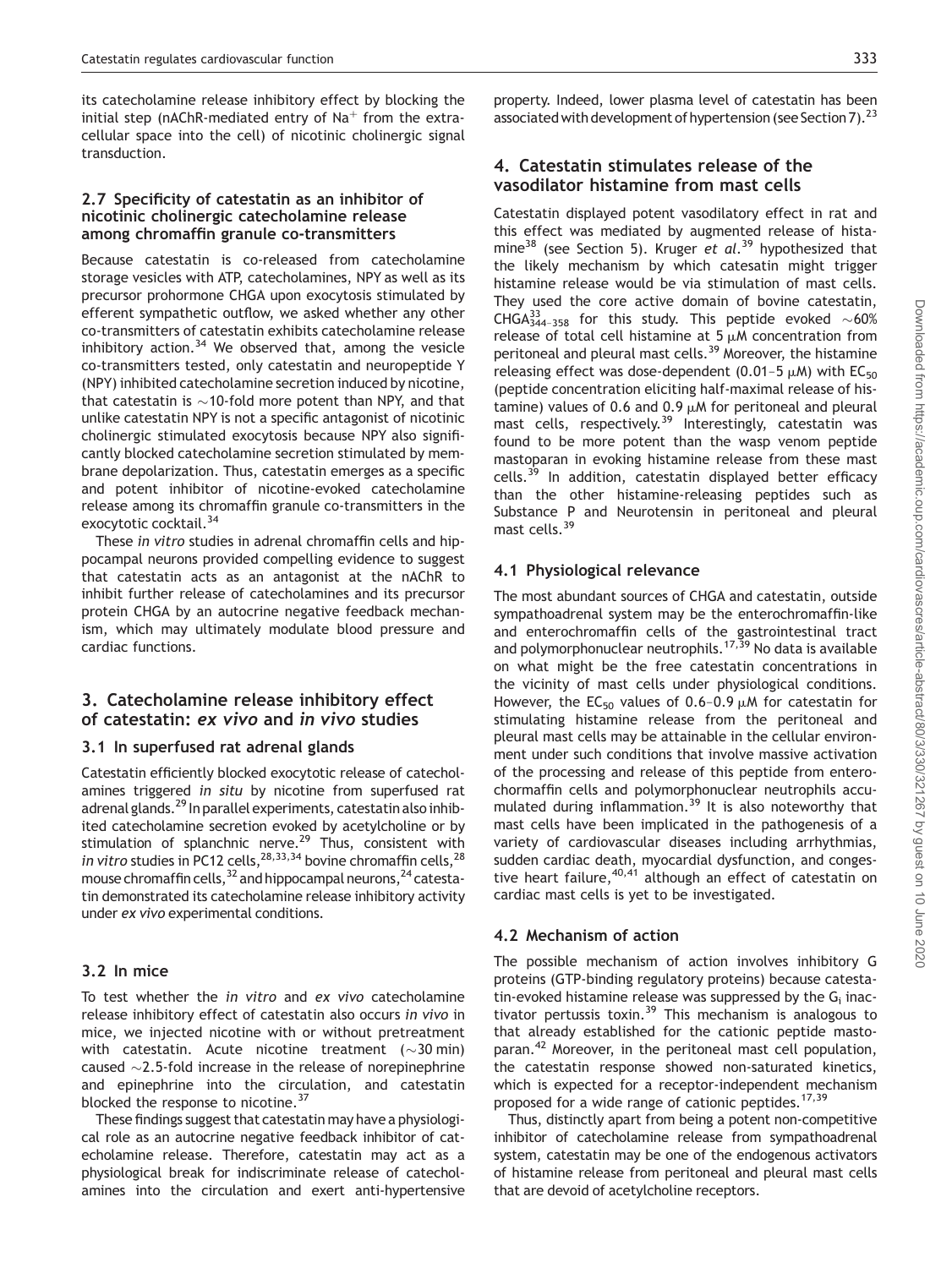## 5. Cardiovascular effects of catestatin in animal models

## 5.1 Potent vasodilator and sympathoadrenal actions in rats

In view of the catecholamine release inhibitory effect of catestatin in chromaffin cells,  $28$  Kennedy et al. carried out experiments in rats to test cardiovascular effect of the peptide in vivo.<sup>38</sup> Intravenous injection of catestatin to attain an extracellular fluid concentration of  ${\sim}6$   $\mu$ M diminished blood pressure responses to activation of sympathetic outflow by a series of 20 Hz electrical stimulations on pithed rats both during and after stimulations. Prior  $\alpha$  and  $\beta$  adrenergic blockade [by phenoxybenzamine and propranolol, respectively] greatly reduced the size of acute pressor responses during electrical stimulation, but the prolonged post-stimulation pressor response was still present.<sup>38</sup> Interestingly, catestatin significantly ( ${\sim}40\%)$  reduced the prolonged pressor response even in the adrenergically blocked rats.<sup>38</sup> As a control peptide, bovine CHGA<sub>141-160</sub> was used in these experiments and it was without an effect demonstrating specificity of catestatin.

A previous study documented that the acute phase of the blood pressure response to electrical stimulation results from catecholamine release while the prolonged phase of the response results from the action of NPY in this rat model.<sup>43</sup> Consistently, catestatin markedly blunted the pressor response to exogenous NPY and NPY receptor Y1 agonist in this study of catestatin effects *in vivo*. <sup>38</sup> But the persistent vasodepression after adrenergic blockade does not corroborate with catestatin's catecholamine release inhibitory effect. However, in this animal model, catestatin increased endogenous circulating histamine level by 21-fold. Intriguingly, the vasodepressor activitiy was mimicked by exogenous histamine and largely blocked by histamine H1 receptor antagonist hydroxyzine. Thus, the exogenous effect of catestatin in rats under those experimental conditions seems to be an indirect vasodilation mediated, at least in part, by histamine release involving H1 receptor.<sup>38</sup>

## 5.2 Alteration of blood pressure and cardiac physiology in mice

Recently, we generated a knockout mouse model by systemic deletion of chga gene.<sup>15</sup> These knockout mice (chga<sup>-/-</sup>) displayed elevated blood pressures ( $\sim$ 44 mmHg higher SBP and  $\sim$ 26 mmHg higher DBP) when compared with wild-type (chga<sup>+/+</sup>) mice. To test whether infusion of exogenous catestatin results in a vasodepression, we injected human catestatin (to achieve a concentration of  $\sim$ 4  $\mu$ M in the extracellular space) to  $chga^{-/-}$  as well as  $chga^{+/+}$  mice. Catestatin replacement in  $chga^{-/-}$  mice resulted in a substantial reduction of elevated SBP toward the wild-type level. The SBP of  $chga^{+/+}$ mice was also found to decrease after catestatin injection. Interestingly, the rate of pressure depression was faster for chga<sup>-/-</sup> mice when compared with chga<sup>+/+</sup> mice reflecting excellent hypotensive nature of this peptide.<sup>15</sup> This observation is in corroboration with a human study showing that hypertensive individuals contain lower plasma levels of catestatin when compared with normotensive controls.<sup>23</sup>

The blood pressure lowering action of catestatin may have resulted from its nicotinic cholinergic antagonistic activity as observed in vivo in mice<sup>37</sup> to act as a physiological

break on transmitter release from the sympathochromaffin system. Indeed, the plasma catecholamine (both norepinephrine and epinephrine) levels in  $chqa^{-/-}$  mice (that did not have any catestatin because of the absence of the parent molecule) were approximately two-fold higher than those in chga<sup>+/+</sup> mice<sup>15</sup> consistent with this suggestion.

As described in Section 5.1, catestatin displayed vasodepression activity by stimulating histamine release in an experimental rat model.<sup>38</sup> It is not known whether similar phenomenon occurs in mice also because histamine levels in mice after catestatin injection was not measured. Therefore, it remains to be determined whether the hypotensive effect of catestatin in mice, at least in part, is secondary to histamine release from mast cells.

Of note, the elevated blood pressure in chga<sup>-/-</sup> mice was also rescued by humanization of mice at the chromogranin A locus (by generation of chga<sup>-/-</sup>CHGA<sup>+/+</sup> mice that contain two copies of human CHGA gene) implying a hypotensive effect of CHGA-derived catestatin.<sup>15</sup> However, because the prohormone chromogranin A also gives rise to the vasoactive peptide vasostatin<sup>26</sup> by proteolytic cleavage, the elevated blood pressure in  $chga^{-/-}$  mice and rescue of hypertension by expression of human CHGA may have been resulted/ contributed by vasostatin also. Knockout mouse models specifically deleting the catestatin and vasostatin regions may provide better insight into the mechanism of development of hypertension in these mice.

In view of high blood pressure in  $chga^{-/-}$  mice, we studied the left ventricular (LV) morphology in these mice at  $\sim$  5 months of age.<sup>15</sup> Significant increases (in comparison with  $chga^{+/+}$  littermates) in LV wall thickness (both septal and free wall) and a pronounced increment in estimated LV mass were detected. We also found significant increases in LV internal diameter (cavity size) at both end systole and end diastole. Although we did not investigate whether such alteration of cardiac physiology was solely due to catestatin deficiency, but it is conceivable that substantially increased afterload because of hypertension in these chromogranin A-null (and hence catestatin-deficient) mice would lead to the LV hypertrophy and progression to LV cavity dilation.

# 6. Naturally occurring human variants of catestatin differ in potency

During the course of investigation of polymorphisms in the CHGA locus in 180 people of urban Southern California, we discovered three non-synonymous single nucleotide polymorphisms in the catestatin region: Gly364Ser, Pro370Leu, and Arg374Gln.<sup>33,44</sup> The Gly364Ser polymorphism alters a site that is otherwise absolutely conserved among mammals; the Pro370Leu polymorphism was a reversion of the wild-type human amino acid Pro370 to Leu370 seen in all non-primate mammals; and the Arg374Gln polymorphism disrupted the usual dibasic processing site Arg374Arg flanking the C-terminus of this peptide. $33$  We synthesized these naturally occurring catestatin variants and tested for their relative abilities to inhibit nicotinic cholinergic stimulated catecholamine secretion in PC12 cells. The Gly364Ser and Arg374Gln variants were  ${\sim}$ 4.5- and  ${\sim}$ 27-fold less potent, respectively, while the Pro370Leu variant was  $\sim$  2.2-fold more potent in comparison with the wild-type catestatin<sup>33,44</sup> (Figure 3). Future studies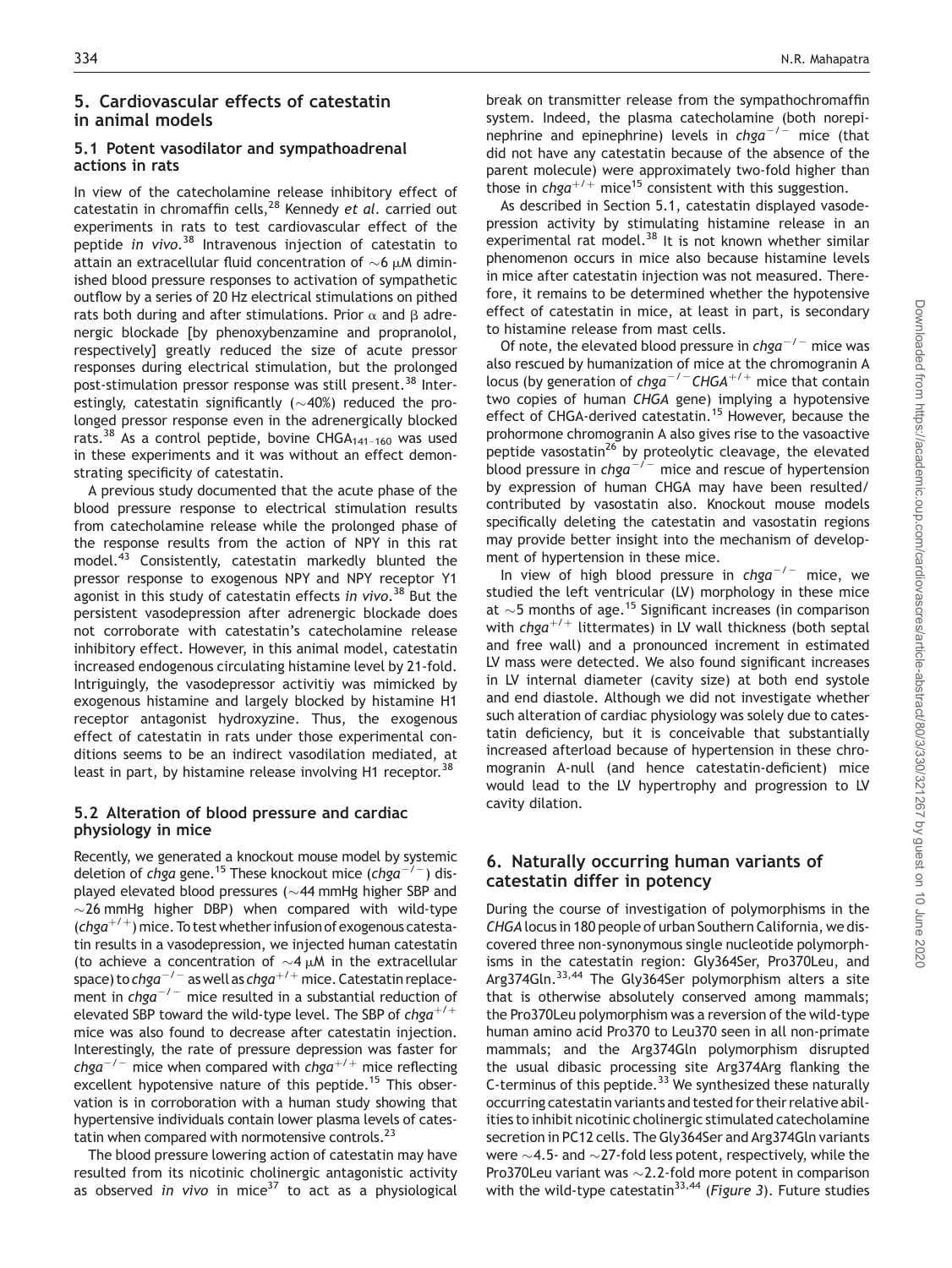

Figure 3 Comparative potency of human catestatin variants. Catecholamine secretion evoked by nicotine from PC12 cells was monitored in the absence and presence of ascending doses  $(0.1-10 \mu)$  of human catestatin variants. IC<sub>50</sub> value for inhibition of catecholamine secretion was calculated and plotted against each peptide. The variants displayed altered potency to inhibit nicotine-evoked catecholamine secretion demonstrating functional significance of the amino acid substitutions. Data for generating this plot was taken from Mahata et al.<sup>33</sup>

may unfold *in vivo* implications of such substantial ( $\sim$ 60-fold) differences in potency among these naturally occurring variants of catestatin.

The mechanistic basis of difference in the potency among the catestatin variants is not clear. Nevertheless, molecular modelling suggested that Gly364Ser substitution caused distortion of the peptide backbone in two locations, by 0.36 A in the middle loop near the site of substitution and by 1.48  $\AA$ in the C-terminal strand, which is adjacent in the 3D structure; the Pro370Leu substitution caused a 0.59 Å shift in the middle loop but no shift in the C-terminal strand near the site of substitution.<sup>44</sup> Such structural alterations may have contributed to the variation in potency. Another possible explanation stem from studying the Hill plots monitoring the fractional effect of catestatin to inhibit nicotine-triggered catecholamine release.<sup>33</sup> Decline in Hill slope was found for less potent variants suggesting that such catestatins might actually exhibit negative co-operativity at ascending peptide doses. This may happen because catestatins exhibit amphiphilic  $\beta$  sheet character in solution, with alternating cationic and hydrophobic amino acid residue side chains, wherein the hydrophobic domains may contribute to formation of a hairpin ( $\beta$ -strand/loop/ $\beta$ -strand) structure by intramolecular (strand-to-strand) hydrophobic collapse, <sup>18,45</sup> and intermolecular hydrophobic interactions might result in self-association leading to diminution in the effective local concentration of the active monomeric peptide. $33$  Further studies are required to confirm these suggestions.

## 7. Catestatin effects on blood pressure and cardiac functions in humans

#### 7.1 Plasma catestatin levels inversely correlate with hypertension

In view of the antagonistic activity of catestatin at the nAChR, the physiological trigger to efferent autonomic outflow, a study was undertaken to explore whether catestatin level in circulation is altered in hypertensive individuals. $^{23}$ 

This study involving 61 hypertensive and 216 normotensive people of San Diego, CA, revealed that plasma catestatin level was diminished not only in established hypertensives but also in their still-normotensive offspring.<sup>23</sup> In fact, family history was found to have a major influence: despite having similar blood pressures, normotensive subjects with positive family history displayed substantially lower catestatin level than their counterparts having negative family history.<sup>23</sup> Thus, the decline in plasma catestatin seems to be a very early event (even pre-hypertensive) in the course of development of hypertension; such early decline in the plasma level suggests a pathophysiological role of catestatin in the development of hypertension rather than a late response to the disease state.

Of note, African-American hypertensive patients with End Stage Renal Disease also have diminished levels of plasma catestatin.<sup>46</sup> Do such patients display low plasma catestatin as well much before the target organ complication phase? Future studies may answer this question.

In addition to diminished catestatin in circulation, individuals with positive family history of hypertension had greater (approximately two-fold elevation when compared with those with negative family history) urinary epinephrine excretion suggesting an in vivo inhibitory effect of catestatin on catecholamine release.<sup>23</sup> This finding is complementary to the previous report that the resting arterial plasma norepinephrine concentration was  $\sim$ 1.7-fold higher in normotensive offspring of hypertensive patients than in normotensive subjects with no family history of essential hypertension.<sup>3</sup>

Consistent with the apparent tonic sympathoinhibitory effect of catestatin, subjects with lower plasma catestatin had magnified diastolic and mean blood pressure elevations to cold stress (immersion of the left hand in ice water for 60 s after a 10 min rest) when compared with subjects with higher plasma catestatin. $^{23}$  Such enhanced pressor responses to a sympathoadrenal stressor in subjects with catestatin deficiency suggest an adrenergic mechanism whereby diminished circulatory catestatin may lead to development of hypertension in future.<sup>23</sup> Thus, lower plasma catestatin emerges as an 'intermediate phenotype' for ultimate hypertension disease states.

## 7.2 Exogenous catestatin increases forearm blood flow

Arterial infusion of human catestatin (at 100 nmole/min into brachial artery; target local concentration of  $1 \mu$ M) in the forearm of 14 healthy human subjects caused a modest but significant enhancement of blood flow.<sup>47</sup> This vasodilation is consistent with the catecholamine secretion-inhibitory<sup>28</sup> and histamine release-stimulating<sup>39</sup> activities of catestatin, although which of these mechanisms is responsible for this effect remains unknown. However, this catestatin effect seems to be specific because another CHGA-derived peptide pancreastatin<sup>25</sup> (Figure 1) did not alter the forearm blood flow under identical experimental conditions.<sup>47</sup>

#### 7.3 Human catestatin variant Gly364Ser alters cardiac activity and risk for hypertension

Among the naturally occurring human variants of catestatin (see Section 6), the Gly364Ser variant causes profound changes in cardiac activity as observed in a Southern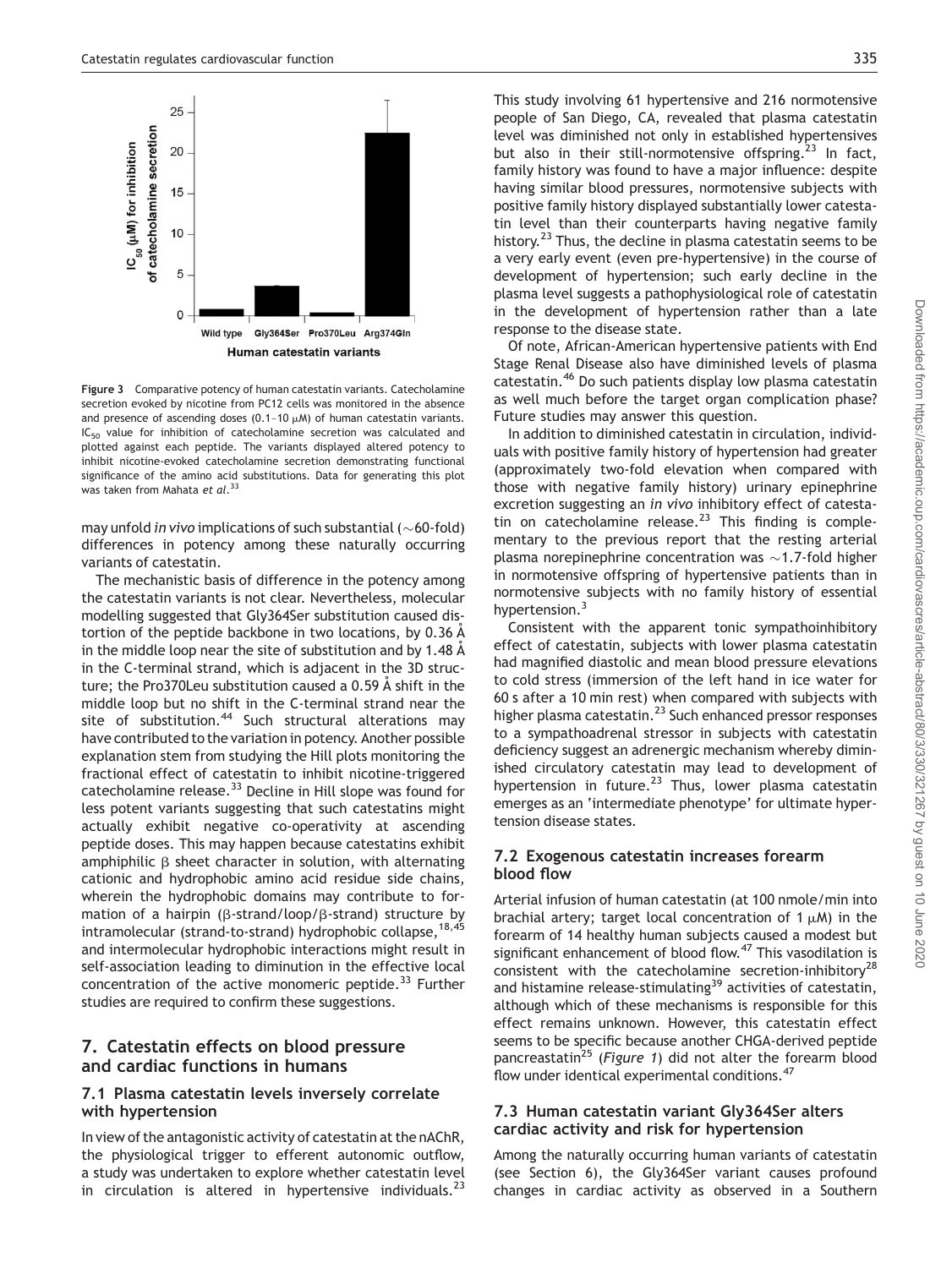California population.<sup>24</sup> The Gly/Ser heterozygotes displayed increased baroreceptor slope during upward and downward deflections (by  ${\sim}$ 47 and  ${\sim}$ 44%, respectively), increased cardiac parasympathetic index (by  ${\sim}2.4$ -fold), and decreased cardiac sympathetic index (by  ${\sim}26\%)$  when compared with the Gly/Gly homozygotes.<sup>24</sup>

The increased baroreceptor sensitivity in these normotensive individuals with 364Ser allele may render protection against future development of hypertension in view of the following observations: (i) baroreceptor activity is diminished not only in hypertensive but also in still-normotensive offspring of hypertensive patients,  $48$  (ii) chronic activation of the baroreflex produces sustained reductions in blood pressure and sympathetic activity in animals.<sup>49</sup> Consistently, after environmental (cold) stress, the pressor response was significantly less in the Gly/Ser heterozygotes when compared with the Gly/Gly homozygotes.<sup>24</sup>

The Gly364Ser genotype also exerted significant effects on resting blood pressure: Gly/Gly homozygotes displayed ~5-6 mmHg higher DBP than Gly/Ser heterozygotes in two independent study populations; the SBP was also  $\sim$ 13 mmHg higher in individuals with Gly/Gly genotype when compared with those with Gly/Ser genotype in one population.<sup>24</sup> Interestingly, this lower blood pressure effect for 364Ser genotype was confined to men although the mechanism of such sex-dependent genotype effect remains unknown. Thus, the 364Ser genotype seems to reduce risk of developing hypertension, especially in men.<sup>24</sup> Of note, the renal norepinephrine and epinephrine excretions were significantly lower in the 364Ser carriers. The plasma norepinephrine was also lower in these individuals when compared with the Gly/Gly homozygotes.<sup>24</sup> Such diminished catecholamine secretion is consistent with the lower blood pressure in Gly364Ser heterozygotes.

What might be the mechanism for the changes in parasympathetic and sympathetic activities as well as an effect on blood pressure in the human carriers of 364Ser catestatin? The central nicotinic-cholinergic synapses $50$  in the nucleus of the tractus solitarius (NTS) in the cardiovascular/baroreceptor control region of the brain stem act to enhance baroreceptor activity, increasing parasympathetic while decreasing sympathetic activity. $2^{\overline{4}}$  It has been proposed that catestatin may act at these NTS synapses since Gly364Ser genotype is associated with such reciprocal changes in autonomic efferent activity and CHGA, the precursor of catestatin, found in the brain stem.24 Future studies may establish the mechanism for such alteration of autonomic activity and blood pressure in individuals carrying 364Ser variant of catestatin.

## 8. Conclusions and perspectives

Increased sympathoadrenal tone including plasma catecholamine elevations plays an early pathogenic role in augmentation of blood pressure. Recent studies have documented that the CHGA-derived peptide catestatin acts as a novel and potent autocrine modulator of catecholamine secretion in chromaffin cells and adrenergic neurons in isolated cells as well as in intact organisms. Therefore, this endogenous catecholamine-release inhibitory peptide is a logical regulator of blood pressure and cardiac functions. Indeed, the plasma level of catestatin is diminished early in the course of development of hypertension, even in the normotensive offspring of hypertensive patients suggesting involvement of this peptide



Figure 4 Mechanisms of action of catestatin. A schematic of three possible mechanisms by which catestatin may exert its cardiovascular effects is shown. The catestatin peptides act on (i) nicotinic acetylcholine receptors on adrenal medullary chromaffin cells or adrenergic neurons to inhibit catecholamine secretion, (ii) peritoneal and pleural mast cells involving inhibitory G-proteins (GTP-binding regulatory proteins) to stimulate release of the vasodilator histamine, (iii) central nicotinic-cholinergic synapses in the nucleus of the tractus solitarius in the baroreceptor control region of the brain stem to enhance baroreceptor activity, increase parasympathetic activity, and decrease sympathetic activity. These activities may give rise to the blood pressure- and heart rate-lowering functions of this endogenous peptide.

in pathogenesis of the disease. Lower circulating catestatin level also predicts augmented adrenergic pressor responses to environmental stress indicating that diminished catestatin level might be a risk factor for development of hypertension. Consistent with these findings in human studies, exogenous catestatin reduces blood pressure in experimental animals. Three naturally occurring human variants of catestatin (Gly364Ser, Pro370Leu, and Agr374Gln) displaying differential potencies forinhibitionofcatecholamine secretionwereidentified in a Southern California population. Among these variants, the Gly364Ser catestatin peptide caused increased baroreceptor sensitivity, increased cardiac parasympathetic activity, decreased sympathetic index, and seemed to alter the risk for hypertension in humans. It would be of interest to investigate whether the 364Ser allele imparts such cardio-protective effect also in other human populations for possible clinical applications. The mechanisms emerged thus far for these cardiovascular effects of catestatin include autocrine inhibition of catecholamine release from the sympathoadrenal system, paracrine stimulation of the potent vasodilator histamine release from mast cells, and modulation of both sympathetic and parasympathetic activities by acting at the baroreceptor centre of the NTS (Figure 4). Further studies (such as whether catestatin plays a role in salt-sensitive hypertension, which involves hyper-sympathetic activity regulated by endothelin-1 $51$  and angiotensin-II $52,53$  as well as increased sensitivity to norepinephrine $54$ ) looking at the functions and the underlying mechanisms of action of this physiological antihypertensive peptide may yield important insights into the pathogenesis of cardiovascular disease states.

## Acknowledgements

The author is grateful to all his scientist colleagues for their valuable contributions in this research area. This paper is dedicated to his mentors Dr Daniel T. O'Connor and Dr Sushil K. Mahata, University of California, San Diego, USA.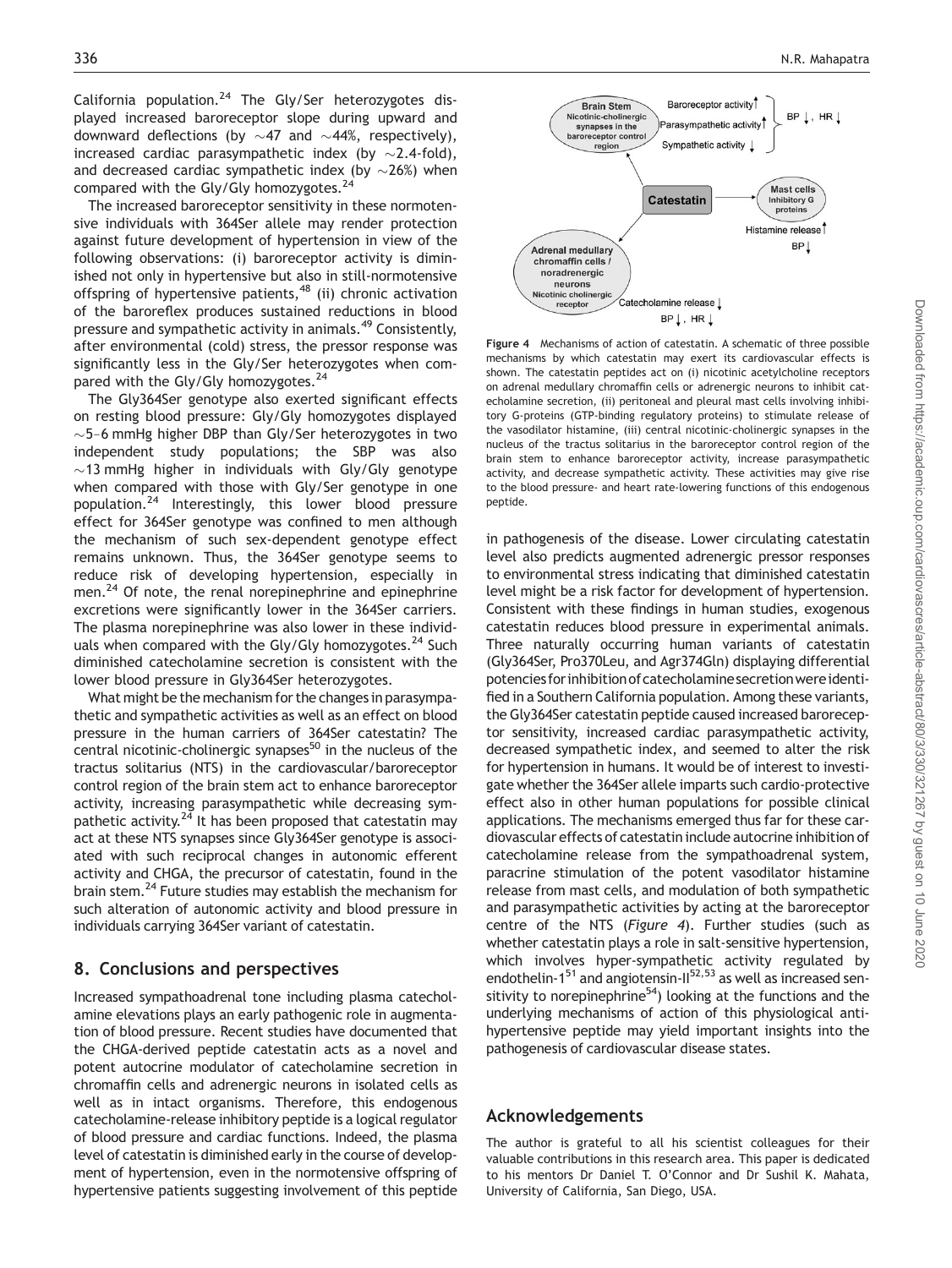Conflict of interest: none declared.

## Funding

The author is thankful to the Center for Industrial Consultancy and Sponsored Research, Indian Institute of Technology Madras, India for financial assistance.

## References

- 1. Cryer PE. Pheochromocytoma. West J Med 1992;<sup>156</sup>:399–407.
- 2. Izzo JL. Sympathoadrenal activity, catecholamines, and the pathogenesis of vasculopathic hypertensive target-organ damage. Am J Hypertens 1989;<sup>2</sup>:305S–312S.
- 3. Ferrier C, Cox H, Esler M. Elevated total body noradrenaline spillover in normotensive members of hypertensive families. Clin Sci (Lond) 1993;84: 225–230.
- 4. Sala F, Nistri A, Criado M. Nicotinic acetylcholine receptors of adrenal chromaffin cells. Acta Physiol (Oxf) 2007;<sup>192</sup>:203–212.
- 5. Zeng C, Zhang M, Asico LD, Eisner GM, Jose PA. The dopaminergic system in hypertension. Clin Sci (Lond) 2007;<sup>112</sup>:583–597.
- 6. Rumantir MS, Jennings GL, Lambert GW, Kaye DM, Seals DR, Esler MD. The 'adrenaline hypothesis' of hypertension revisited: evidence for adrenaline release from the heart of patients with essential hypertension. J Hypertens 2000;<sup>18</sup>:717–723.
- 7. DeQuattro V, Feng M. The sympathetic nervous system: the muse of primary hypertension. J Hum Hypertens 2002;<sup>16</sup>:S64–S69.
- 8. Goldstein DS, Kopin IJ. The autonomic nervous system and catecholamines in normal blood pressure control and in hypertension. In: Laragh JH, Brenner BM, eds. Hypertension: Pathophysiology, Diagnosis and Management. New York: Raven Press; 1990. p.711–747.
- 9. Taupenot L, Harper KL, O'Connor DT. The chromogranin-secretogranin family. N Engl J Med 2003;<sup>348</sup>:1134–1149.
- 10. Helle KB. The granin family of uniquely acidic proteins of the diffuse neuroendocrine system: comparative and functional aspects. Biol Rev 2004;<sup>79</sup>:769–794.
- 11. Mahapatra NR, Mahata M, Hazra PP, McDonough PM, O'Connor DT, Mahata SK. A dynamic pool of calcium in catecholamine storage vesicles. Exploration in living cells by a novel vesicle-targeted chromogranin Aaequorin chimeric photoprotein. J Biol Chem 2004;<sup>279</sup>:51107–51121.
- 12. Videen JS, Mezger MS, Chang YM, O'Connor DT. Calcium and catecholamine interactions with adrenal chromogranins. Comparison of driving forces in binding and aggregation. J Biol Chem 1992;<sup>267</sup>:3066–3073.
- 13. Kim T, Tao-Cheng JH, Eiden LE, Loh YP. Chromogranin A, an 'on/off' switch controlling dense-core secretory granule biogenesis. Cell 2001; <sup>106</sup>:499–509.
- 14. Kim T, Zhang CF, Sun Z, Wu H, Loh YP. Chromogranin A deficiency in transgenic mice leads to aberrant chromaffin granule biogenesis. J Neurosci 2005;<sup>25</sup>:6958–6961.
- 15. Mahapatra NR, O'Connor DT, Vaingankar SM, Hikim AP, Mahata M, Ray S et al. Hypertension from targeted ablation of chromogranin A can be rescued by the human ortholog. J Clin Invest 2005;<sup>115</sup>:1942–1952.
- 16. Mouland AJ, Bevan S, White JH, Hendy GN. Human chromogranin A gene: molecular cloning, structural analysis, and neuroendocrine cellspecificexpression. J Biol Chem 1994;<sup>269</sup>:6918–6926.
- 17. Helle KB, Corti A, Metz-Boutigue M-H, Tota B. The endocrine role of chromogranin A: A prohormone for peptides with regulatory properties. Cell Mol Life Sci 2007;<sup>64</sup>:2863–2886.
- 18. Tsigelny I, Mahata SK, Taupenot L, Preece NE, Mahata M, Khan I et al. Mechanism of action of chromogranin A on catecholamine release: molecular modeling of the catestatin region reveals a beta-strand/loop/ beta-strand structure secured by hydrophobic interactions and predictive of activity. Regul Pept 1998;<sup>77</sup>:43–53.
- 19. Yasothornsrikul S, Greenbaum D, Medzihradszky KF, Toneff T, Bundey R, Miller R et al. Cathepsin L in secretory vesicles functions as a prohormone-processing enzyme for production of the enkephalin peptide neurotransmitter. Proc Natl Acad Sci USA 2003;<sup>100</sup>:9590–9595.
- 20. Parmer RJ, Mahata M, Gong Y, Mahata SK, Jiang Q, O'Connor DT et al. Processing of chromogranin A by plasmin provides a novel mechanism for regulating catecholamine secretion. J Clin Invest 2000;<sup>106</sup>:907–915.
- 21. Jiang Q, Taupenot L, Mahata SK, Mahata M, O'Connor DT, Miles LA et al. Proteolytic cleavage of chromogranin A (CgA) by plasmin. Selective liberation of a specific bioactive CgA fragment that regulates catecholamine release. J Biol Chem 2001;<sup>276</sup>:25022–25029.
- 22. Biswas N, Vaingankar SM, Mahata M, Das M, Gayen JR, Taupenot L et al. Proteolytic cleavage of human chromogranin A containing naturally occurring catestatin variants: differential processing at catestatin region by plasmin. Endocrinology 2008;<sup>149</sup>:749–757.
- 23. O'Connor DT, Kailasam MT, Kennedy BP, Ziegler MG, Yanaihara N, Parmer RJ. Early decline in the catecholamine release-inhibitory peptide catestatin in humans at genetic risk of hypertension. J Hypertens 2002;<sup>20</sup>:1335–1345.
- 24. Rao F, Wen G, Gayen JR, Das M, Vaingankar SM, Rana BK et al. Catecholamine release-inhibitory peptide catestatin (chromogranin A(352-372)): naturally occurring amino acid variant Gly364Ser causes profound changes in human autonomic activity and alters risk for hypertension. Circulation 2007;<sup>115</sup>:2271–2281.
- 25. Tatemoto K, Efendic S, Mutt V, Makk G, Feistner GJ, Barchas JD. Pancreastatin, a novel pancreatic peptide that inhibits insulin secretion. Nature 1986;<sup>324</sup>:476–478.
- 26. Aardal S, Helle KB, Elsayed S, Reed RK, Serck-Hanssen G. Vasostatins, comprising the N-terminal domain of chromogranin A, suppress tension in isolated human blood vessel segments. J Neuroendocrinol 1993;5: 405–412.
- 27. Simon JP, Bader MF, Aunis D. Secretion from chromaffin cells is controlled by chromogranin A-derived peptides. Proc Natl Acad Sci USA 1988;85: 1712–1716.
- 28. Mahata SK, O'Connor DT, Mahata M, Yoo SH, Taupenot L, Wu H et al. Novel autocrine feedback control of catecholamine release. A discrete chromogranin a fragment is a noncompetitive nicotinic cholinergic antagonist. J Clin Invest 1997;<sup>100</sup>:1623–1633.
- 29. Mahata SK, Mahata M, Wakade AR, O'Connor DT. Primary structure and function of the catecholamine release inhibitory peptide catestatin (chromogranin A(344-364)): identification of amino acid residues crucial for activity. Mol Endocrinol 2000;<sup>14</sup>:1525–1535.
- 30. Stridsberg M, Angeletti RH, Helle KB. Characterisation of N-terminal chromogranin A and chromogranin B in mammals by region-specific radioimmunoassays and chromatographic separation methods. J Endocrinol 2000;<sup>165</sup>:703–714.
- 31. Winkler H, Apps DK, Fischer-Colbrie R. The molecular function of adrenal chromaffin granules: established facts and unresolved topics. Neuroscience 1986;<sup>18</sup>:261–290.
- 32. Herrero CJ, Alés E, Pintado AJ, López MG, García-Palomero E, Mahata SK et al. Modulatory mechanism of the endogenous peptide catestatin on neuronal nicotinic acetylcholine receptors and exocytosis. J Neurosci 2002;<sup>22</sup>:377–388.
- 33. Mahata SK, Mahata M, Wen G, Wong WB, Mahapatra NR, Hamilton BA et al. The catecholamine release-inhibitory 'catestatin' fragment of chromogranin a: naturally occurring human variants with different potencies for multiple chromaffin cell nicotinic cholinergic responses. Mol Pharmacol 2004;<sup>66</sup>:1180–1191.
- 34. Mahapatra NR, Mahata M, Mahata SK, O'Connor DT. The chromogranin A fragment catestatin: specificity, potency and mechanism to inhibit exocytotic secretion of multiple catecholamine storage vesicle co-transmitters. J Hypertens 2006;<sup>24</sup>:895–904.
- 35. López MG, Montiel C, Herrero CJ, García-Palomero E, Mayorgas I, Hernández-Guijo JM et al. Unmasking the functions of the chromaffin cell alpha7 nicotinic receptor by using short pulses of acetylcholine and selective blockers. Proc Natl Acad Sci USA 1998;<sup>95</sup>:14184–14189.
- 36. McLane KE, Wu XD, Conti-Tronconi BM. Identification of a brain acetylcholine receptor alpha subunit able to bind alpha-bungarotoxin. J Biol Chem 1990;<sup>265</sup>:9816–9824.
- 37. Mahata SK, Mahapatra NR, Mahata M, Wang TC, Kennedy BP, Ziegler MG et al. Catecholamine secretory vesicle stimulus-transcription coupling in vivo. Demonstration by a novel transgenic promoter/photoprotein reporter and inhibition of secretion and transcription by the chromogranin A fragment catestatin. J Biol Chem 2003;<sup>278</sup>:32058–32067.
- 38. Kennedy BP, Mahata SK, O'Connor DT, Ziegler MG. Mechanism of cardiovascular actions of the chromogranin A fragment catestatin in vivo. Peptides 1998;<sup>19</sup>:1241–1248.
- 39. Krüger PG, Mahata SK, Helle KB. Catestatin (CgA344-364) stimulates rat mast cell release of histamine in a manner comparable to mastoparan and other cationic charged neuropeptides. Regul Pept 2003;<sup>114</sup>:29–35.
- 40. Balakumar P, Singh AP, Ganti SS, Krishan P, Ramasamy S, Singh M. Resident cardiac mast cells: are they the major culprit in the pathogenesis of cardiac hypertrophy? Basic Clin Pharmacol Toxicol 2008;<sup>102</sup>:5–9.
- 41. Mackins CJ, Kano S, Seyedi N, Schäfer U, Reid AC, Machida T et al. Cardiac mast cell-derived renin promotes local angiotensin formation, norepinephrine release, and arrhythmias in ischemia/reperfusion. J Clin Invest 2006;<sup>116</sup>:1063–1070.